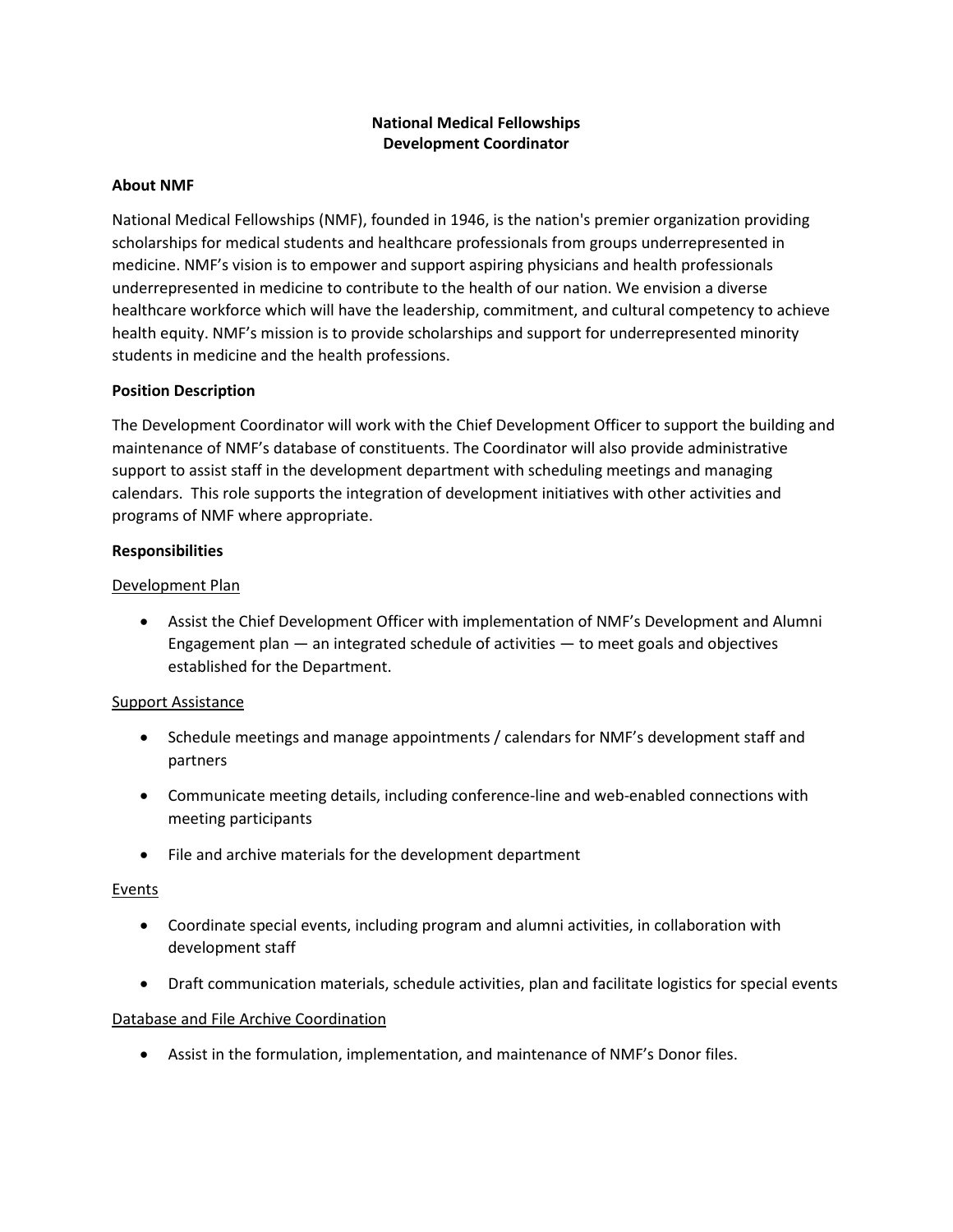- Manage NMF's fundraising database (Raiser's Edge) that contains records of all constituents, including former and current Scholars and Fellows, mentors and advisors, friends, corporations, foundations, Board members and such other constituents as may be identified.
- Implement procedures and standards for the maintenance and updating of the files and records of all individual constituents. Select, sort, merge, and prepare report design and generation features of the fundraising database.
- Facilitate the fundraising database interface with word, excel and other software programs so that there is effective use of fields, fund codes, accounts, and relevant information for operational and programmatic activities.

# Gifts & Pledges

• Management of the organization's donor records and archiving of NMF's pledge and gift receipts. Record and acknowledge receipt of gifts in NMF's donor management systems, which shall include gift entry; reconciliation of receipts and recorded gifts; establishment of a pledge reminder system; and implementation of a program for acknowledgments of gifts.

## Solicitations

• Assist in the production of direct mail and other solicitation projects, the production or outsourcing of personalized mailing, the management of lists, files, and the production of tracking systems and status reports for personal visit programs.

## Communication Materials

• Assist in the creation and production of written and graphic materials used to support the cultivation and solicitation of constituents.

## **Consultants**

• Work effectively with NMF's development, management, program, and communications consultant(s).

## Other duties as assigned

## **Qualifications**

- Bachelor's degree and a minimum of one to two years of related development or program assistance experience in customer serving organization.
- Excellent organizational, interpersonal, oral, and written communication skills, including a high level of attention to detail and active listening skills.
- Experience managing calendars and scheduling events is required.
- Excellent customer service and commitment to exceptional quality is a must.
- Demonstrated experience with data management and basic analysis
- Proficiency in website and online applications, including experience supporting design/implementation is highly preferred.
- Proficiency with Microsoft programs including Raiser's Edge fundraising database (or similar platform), Word, Excel, PowerPoint, Publisher, and Adobe.